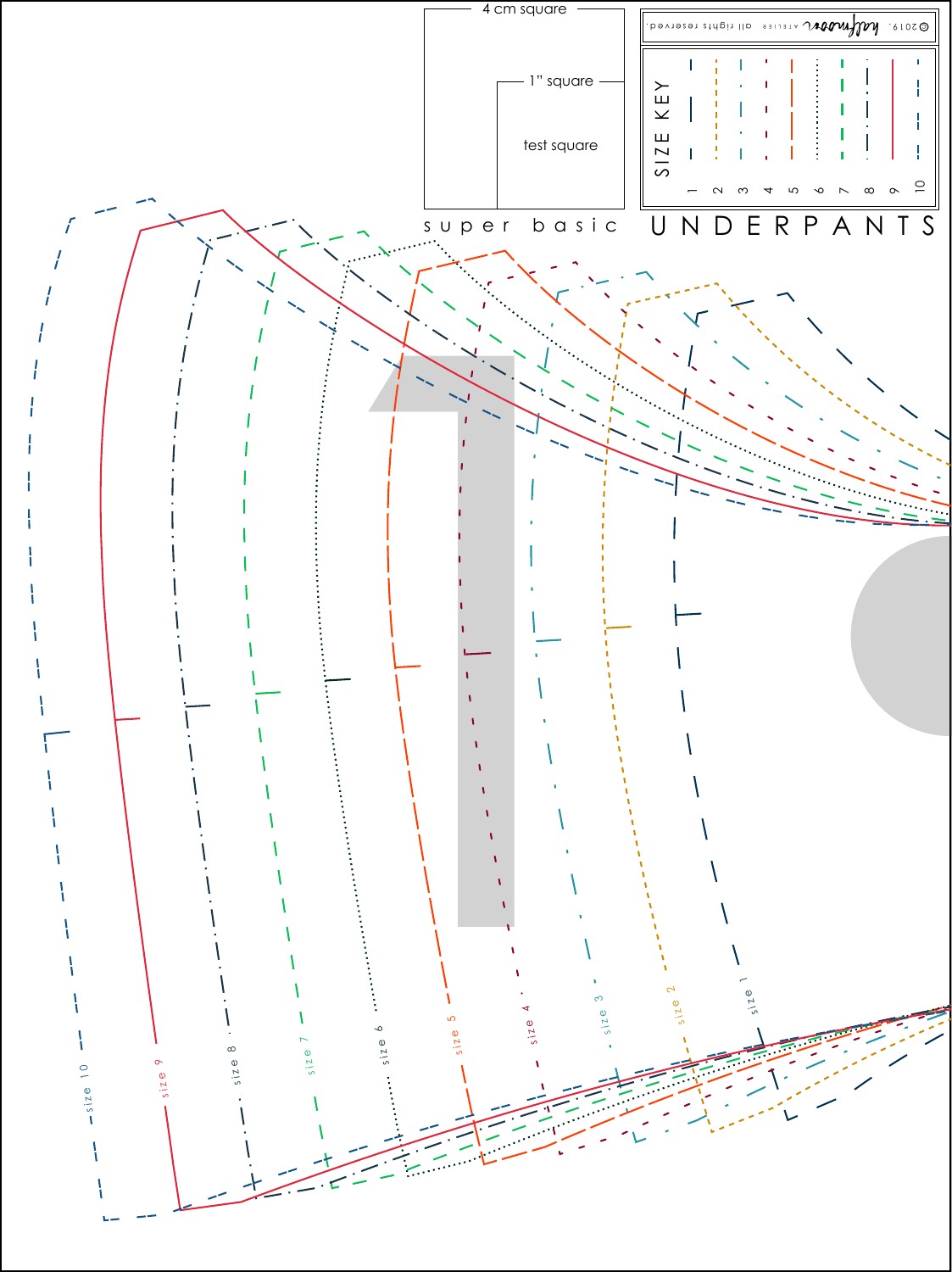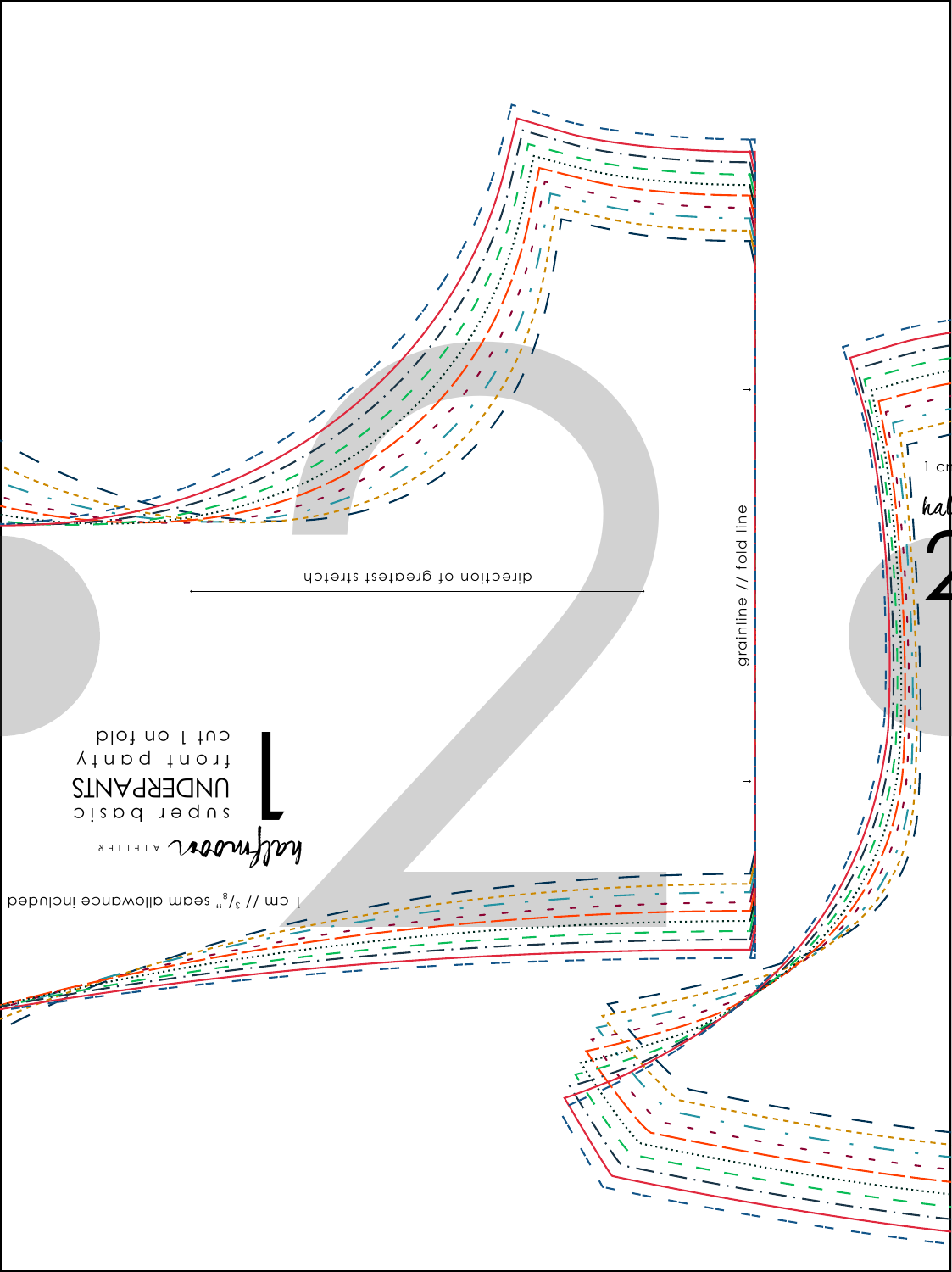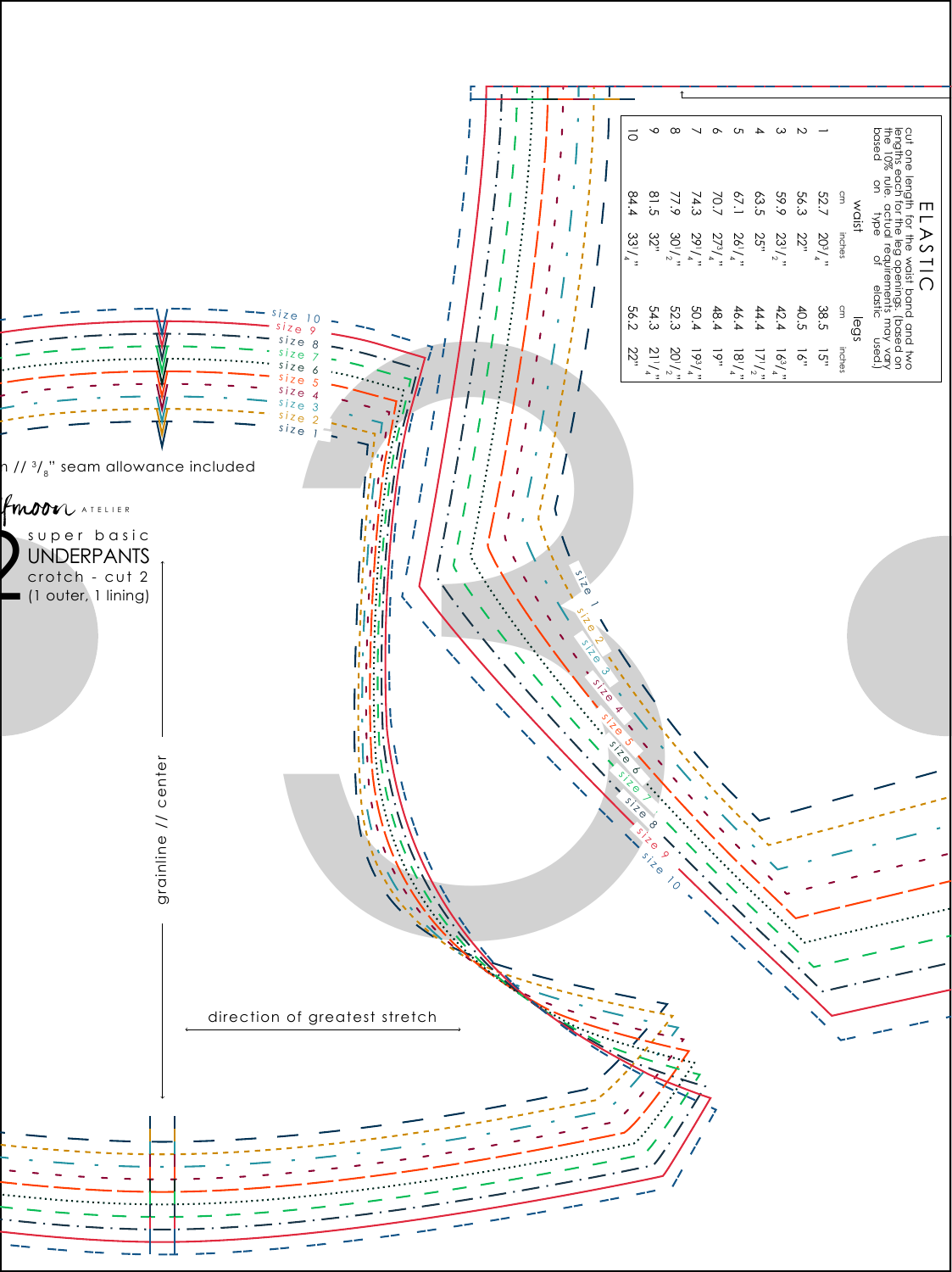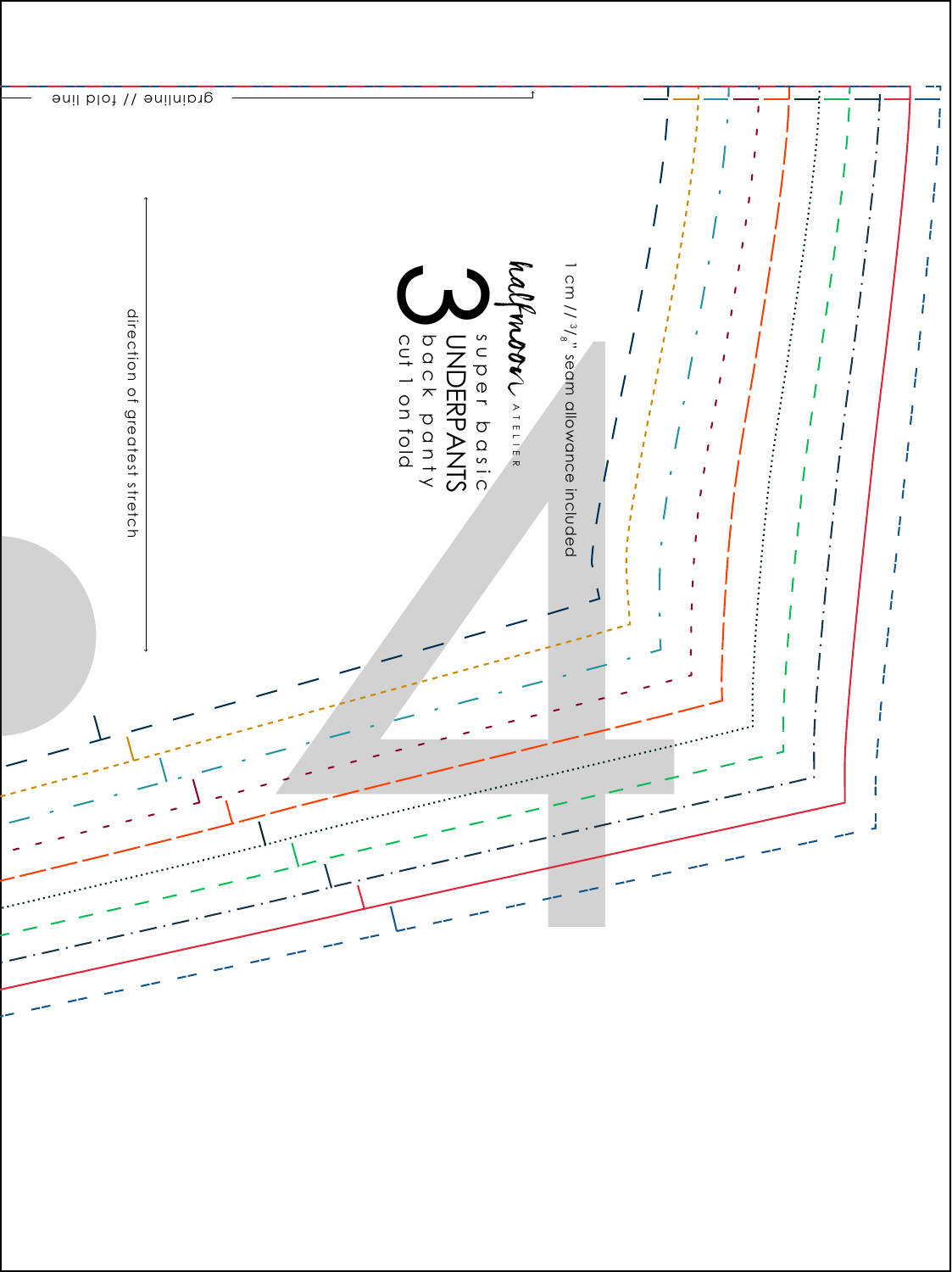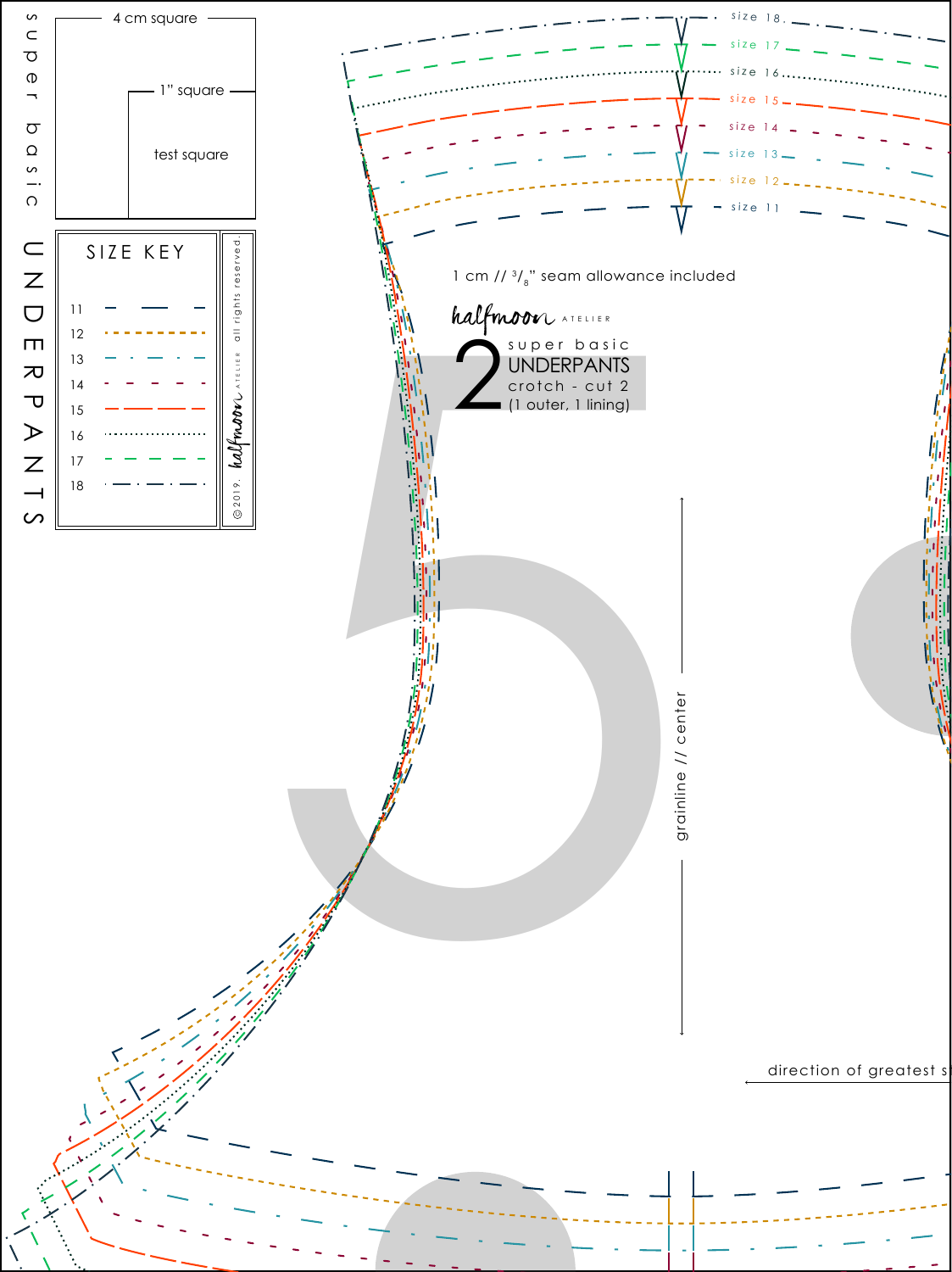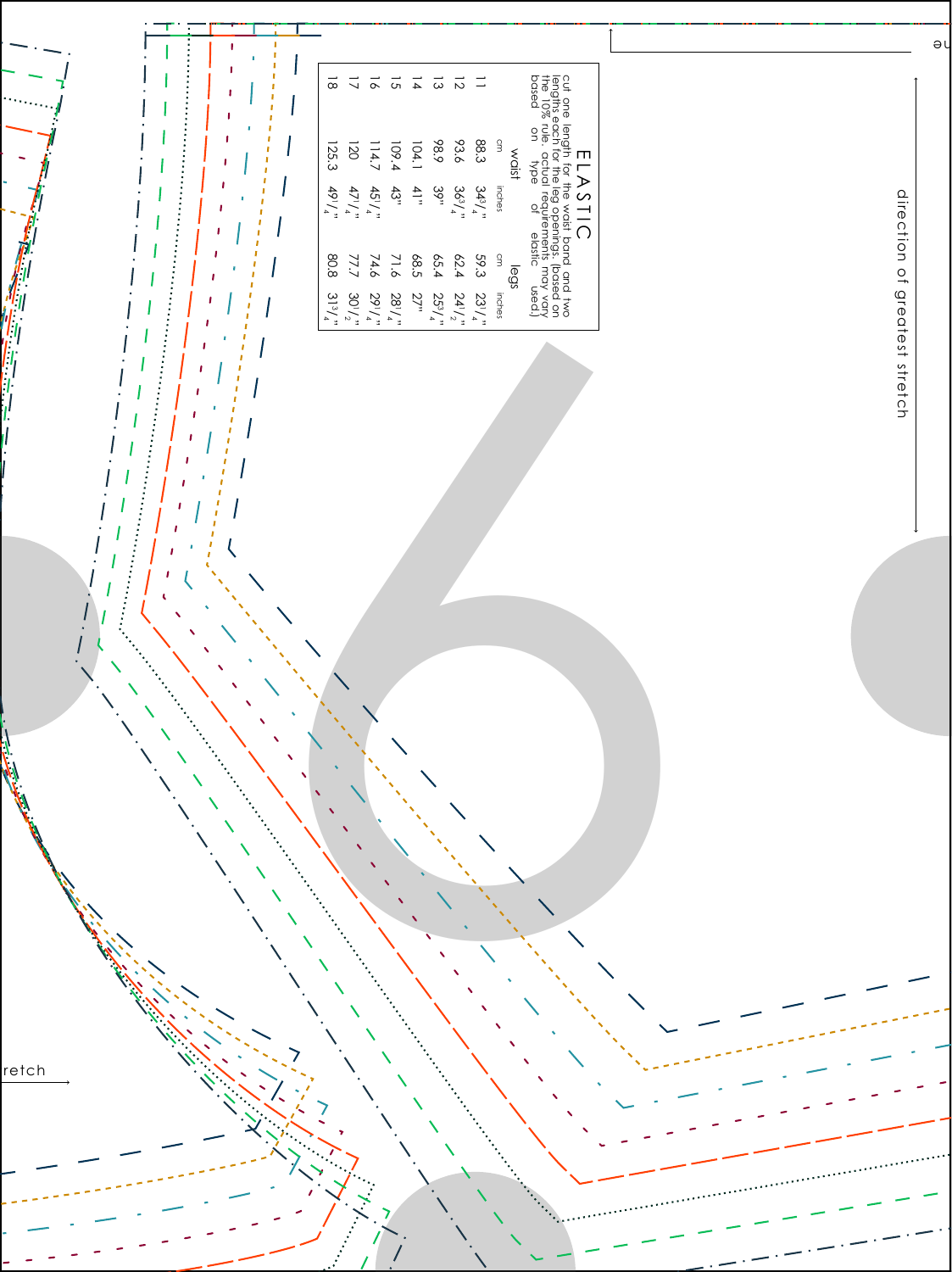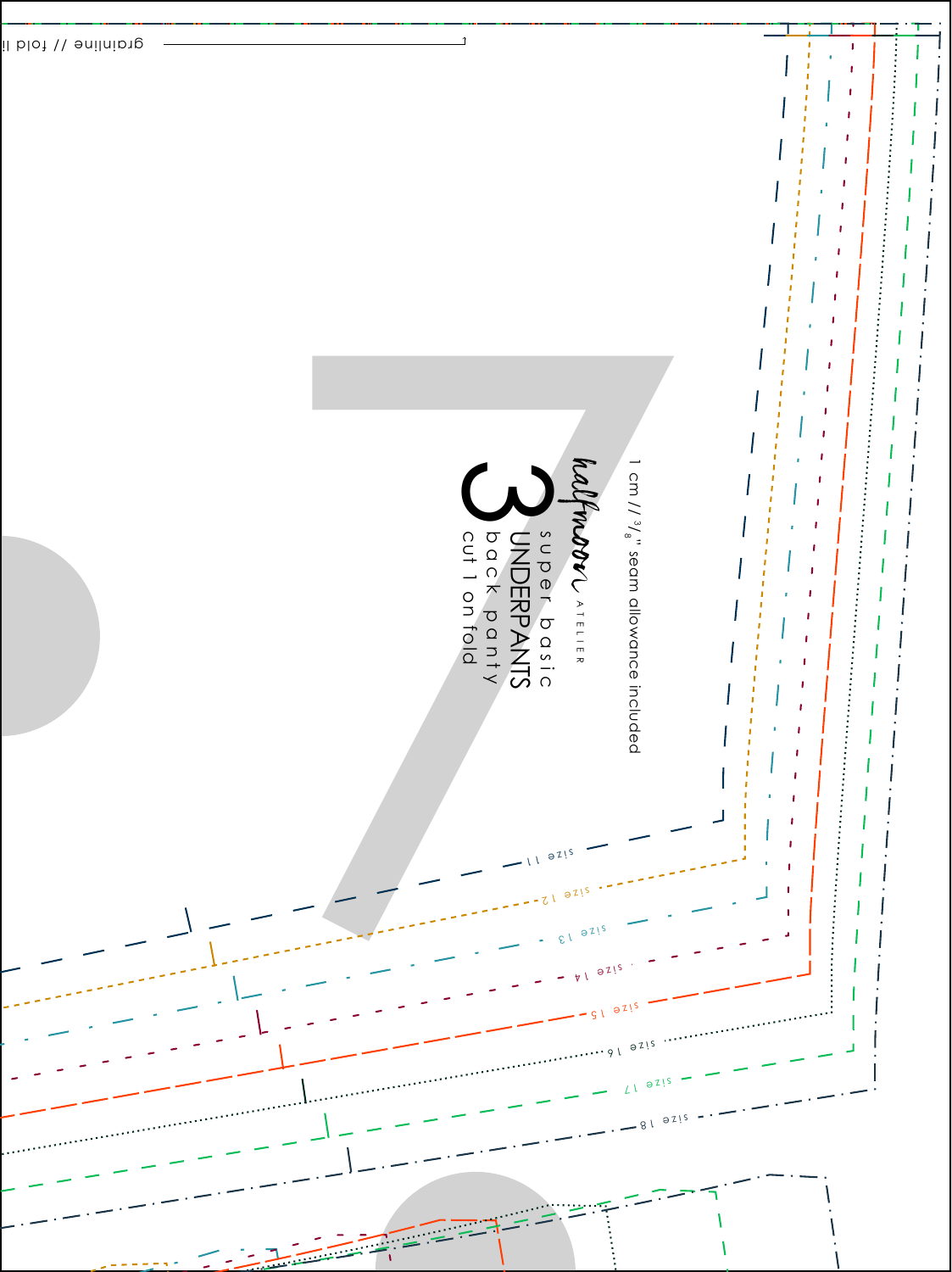

 $\hat{\lambda}$ 

X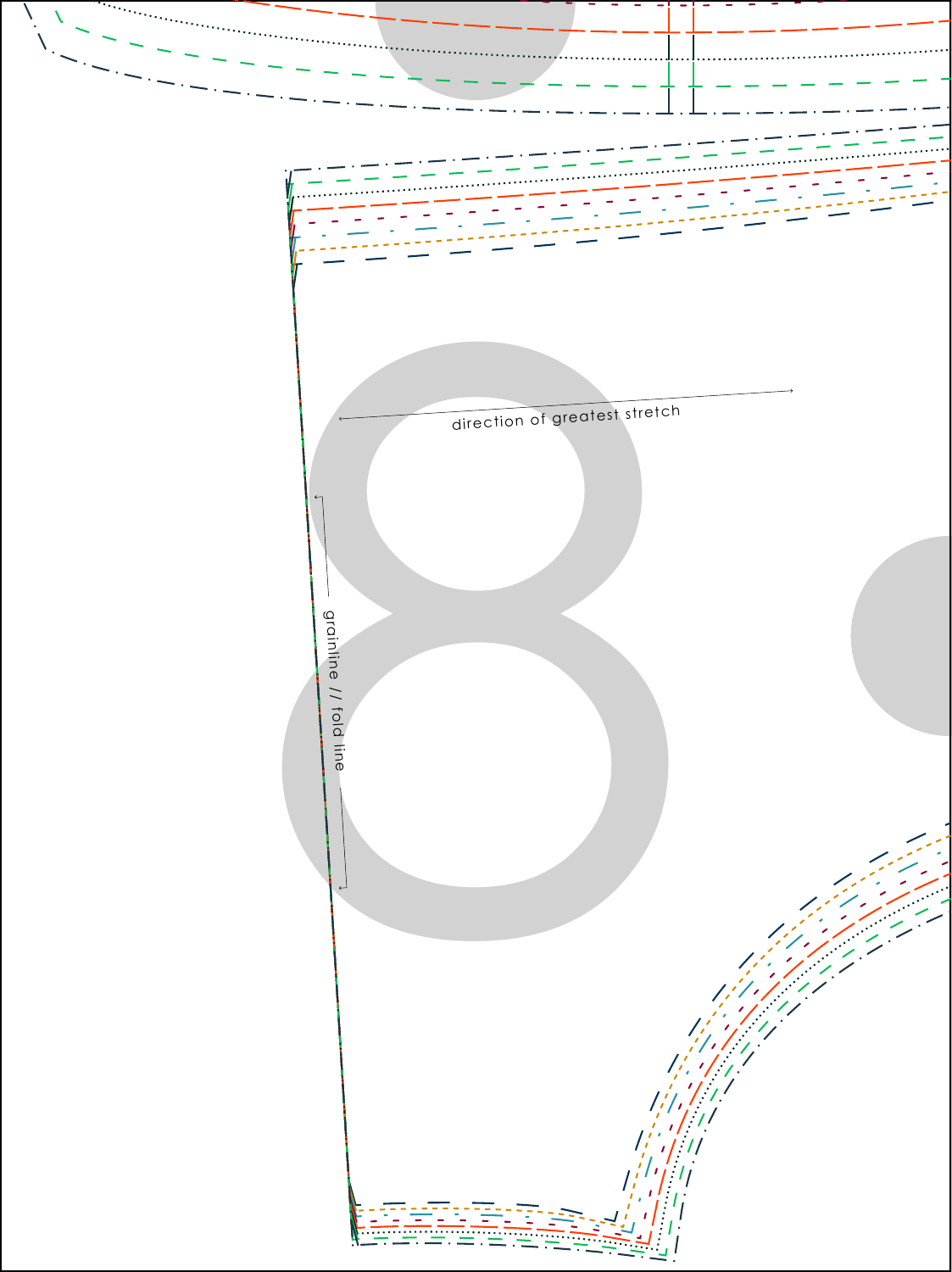